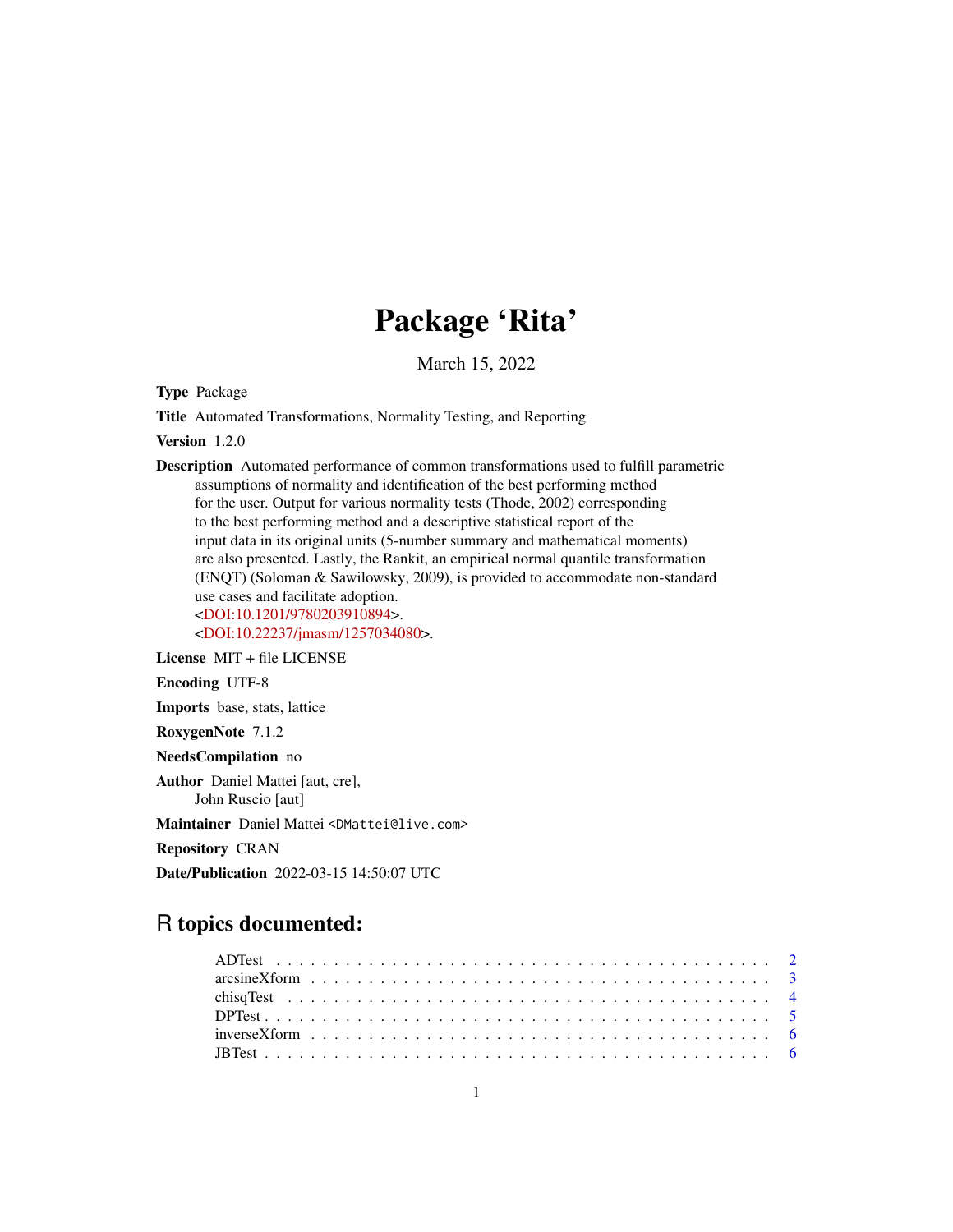#### <span id="page-1-0"></span>2 ADTest

| Index |  |  |  |  |  |  |  |  |  |  |  |  |  |  |  |  |  |  | 10 |
|-------|--|--|--|--|--|--|--|--|--|--|--|--|--|--|--|--|--|--|----|

ADTest *Anderson-Darling Test*

# Description

This function computes the one-sample Anderson-Darling test statistic and p-value for fit to a normal distribution.

#### Usage

ADTest(data, alpha =  $0.05$ ,  $j = 1$ )

# Arguments

| data  | Data of a univariate distribution for which the test statistic is computed (vector)                                                                           |
|-------|---------------------------------------------------------------------------------------------------------------------------------------------------------------|
| alpha | The two-sided decision threshold used for hypothesis-testing                                                                                                  |
| j     | The # hypotheses tested; used to compute a Bonferonni correction, if applicable;<br>should remain at its default if multiple testing is not an issue (scalar) |

#### Details

An adjusted statistic provided by D'agostino & Stephens (1986) is used, where the mean and variance of the population are treated as unknown. D'agostino & Stephen's (1986) text provides the equations used to obtain the function's p-values.

# Value

An object including the test statistic, p-value, and a significance flag (list)

# References

D'agostino, R. B., & Stephens, M. A. (1986). Goodness-of-fit-techniques (Vol. 68). CRC press.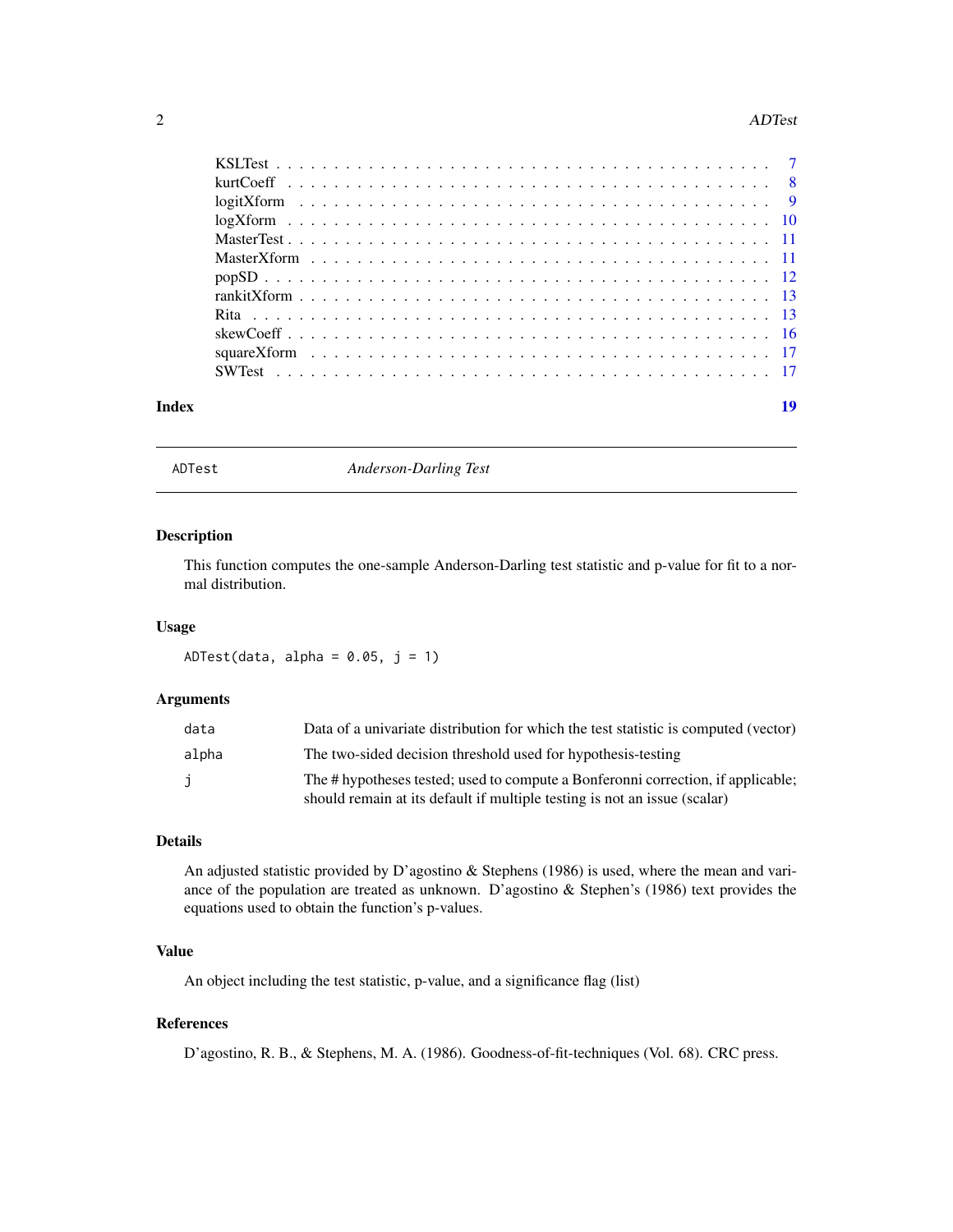# <span id="page-2-0"></span>arcsineXform 3

# Examples

```
values <- rnorm(100)
x <- ADTest(data = values)
```
arcsineXform *Arcsine Transformation*

# Description

This function transforms the scale, if needed, to values of unity. Then, the data is transformed by taking the arcsine of each value. Per the recommendations of Osborne(2002), data points are left-anchored at 0 to maximize the efficacy of the square-root transformation used enroute to the arcsine.

#### Usage

arcsineXform(sample)

#### Arguments

sample The input data (vector)

# Value

The arcsine-transformed data (vector)

#### References

Osborne, J. W. (2002). Notes on the use of data transformations. Practical Assessment, Research and Evaluation, 9(1), 42-50.

Osborne, J. W. (2002). The Effects of Minimum Values on Data Transformations. Retrieved from https://files.eric.ed.gov/fulltext/ED463313.pdf

```
values <- rnorm(100)
x <- arcsineXform(values)
```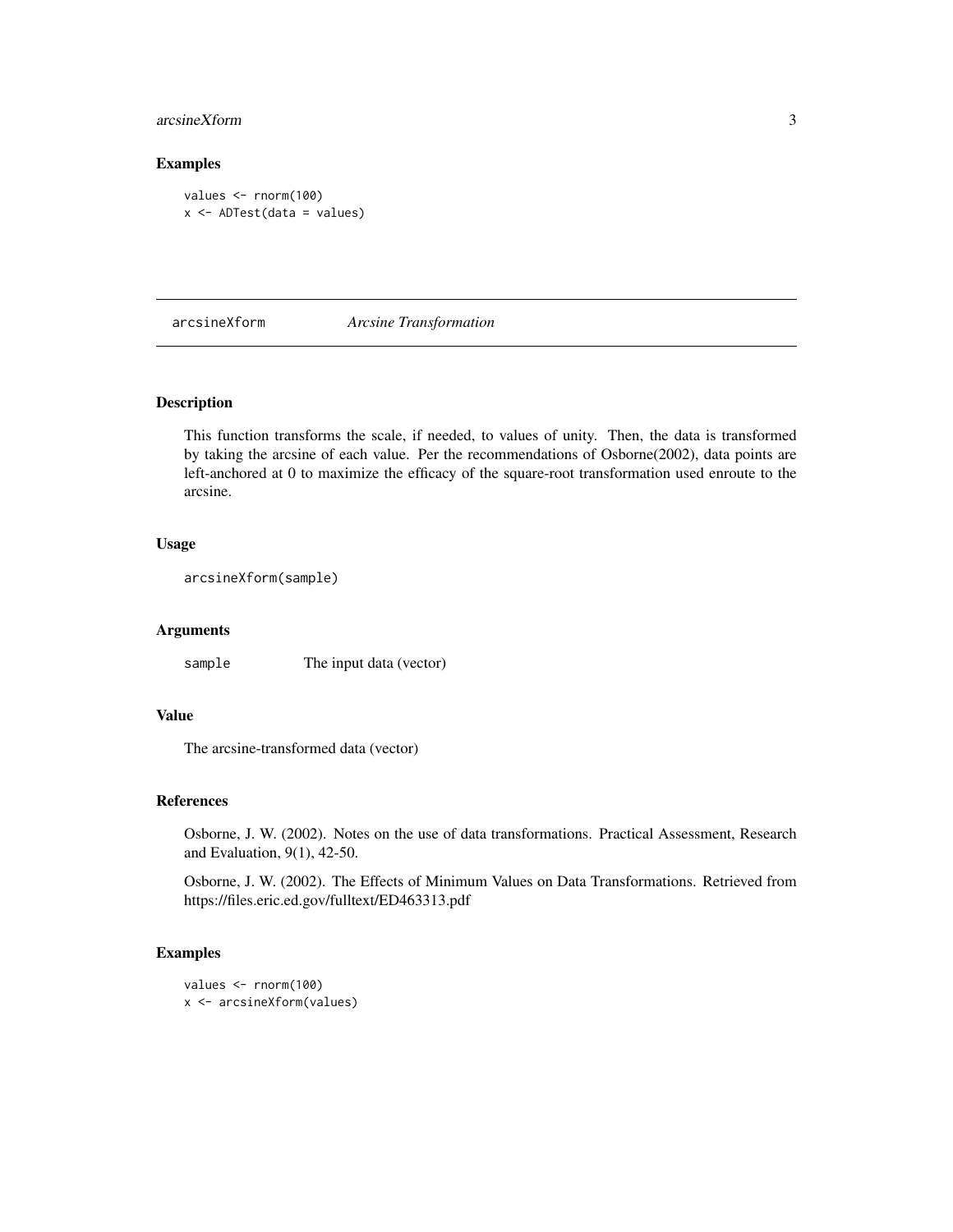<span id="page-3-0"></span>

This function computes the chi-square test for normality.

#### Usage

chisqTest(data, alpha =  $0.05$ , j = 1, df = 3)

#### Arguments

| data  | Data of a univariate distribution for which the test statistic is computed (vector)                                                                           |
|-------|---------------------------------------------------------------------------------------------------------------------------------------------------------------|
| alpha | The two-sided decision threshold used for hypothesis-testing                                                                                                  |
| j     | The # hypotheses tested; used to compute a Bonferonni correction, if applicable;<br>should remain at its default if multiple testing is not an issue (scalar) |
| df    | The degrees of freedom used to test for significance against the sampling distri-<br>bution (scalar)                                                          |

# Details

Bins are created by cutting the data to ensure that values within these intervals would be equally probable if data are normal (Moore, 1986). By default, this function assumes that all relevant parameters (mu, sigma) are estimators, fixing the degrees of freedom at  $df = 3$ .

#### Value

An object including the test statistic, p-value, and a significance flag (list)

# References

Moore, D.S., (1986) Tests of the chi-squared type. In: D'agostino, R.B. and Stephens, M.A., eds.: Goodness-of-Fit Techniques. Marcel Dekker, New York.

```
values <- rnorm(100)
x <- chisqTest(data = values)
```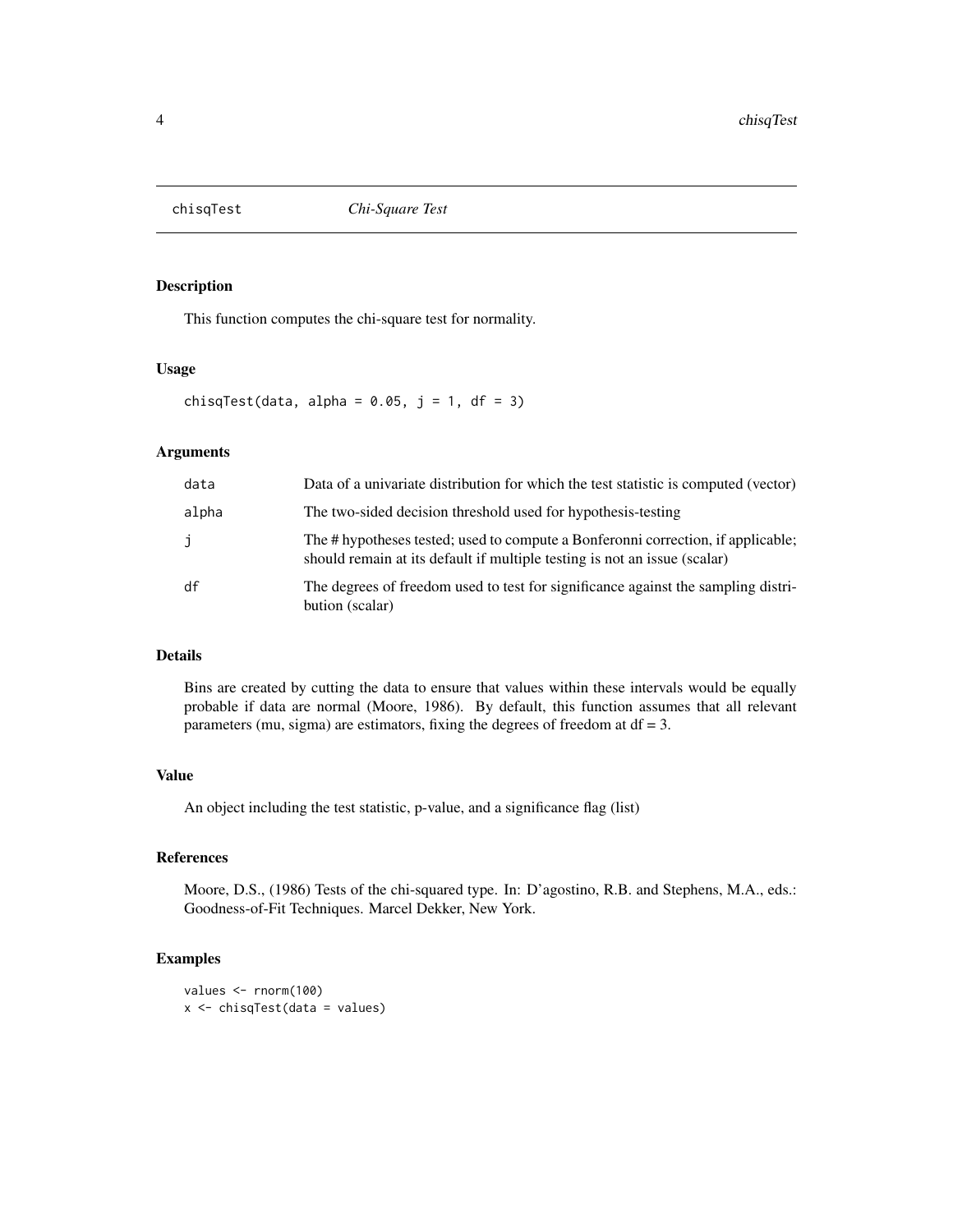<span id="page-4-0"></span>

This function computes the D'agostino Pearson omnibus test using adjusted Fisher- Pearson skewness and kurtosis estimators.

# Usage

DPTest(data, alpha =  $0.05$ , j = 1, warn = T)

# Arguments

| data  | Data of a univariate distribution for which the test statistic is computed (vector)                                                                           |
|-------|---------------------------------------------------------------------------------------------------------------------------------------------------------------|
| alpha | The two-sided decision threshold used for hypothesis-testing                                                                                                  |
| Ĵ     | The # hypotheses tested; used to compute a Bonferonni correction, if applicable;<br>should remain at its default if multiple testing is not an issue (scalar) |
| warn  | Used for printing a warning message when testing is terminated for $N < 8$<br>(boolean)                                                                       |

#### Value

An object including the test statistic, p-value, and a significance flag (list)

# References

D'agostino, R. B., & Stephens, M. A. (1986). Goodness-of-fit-techniques (Vol. 68). CRC press.

D'agostino, R. B., & Belanger, A. (1990). A Suggestion for Using Powerful and Informative Tests of Normality. The American Statistician, 44(4), 316–321. https://doi.org/10.2307/2684359

Shreve, Joni N. and Donna Dea Holland . 2018. SAS® Certification Prep Guide: Statistical Business Analysis Using SAS®9. Cary, NC: SAS Institute Inc.

```
values <- rnorm(100)
x <- DPTest(data = values)
```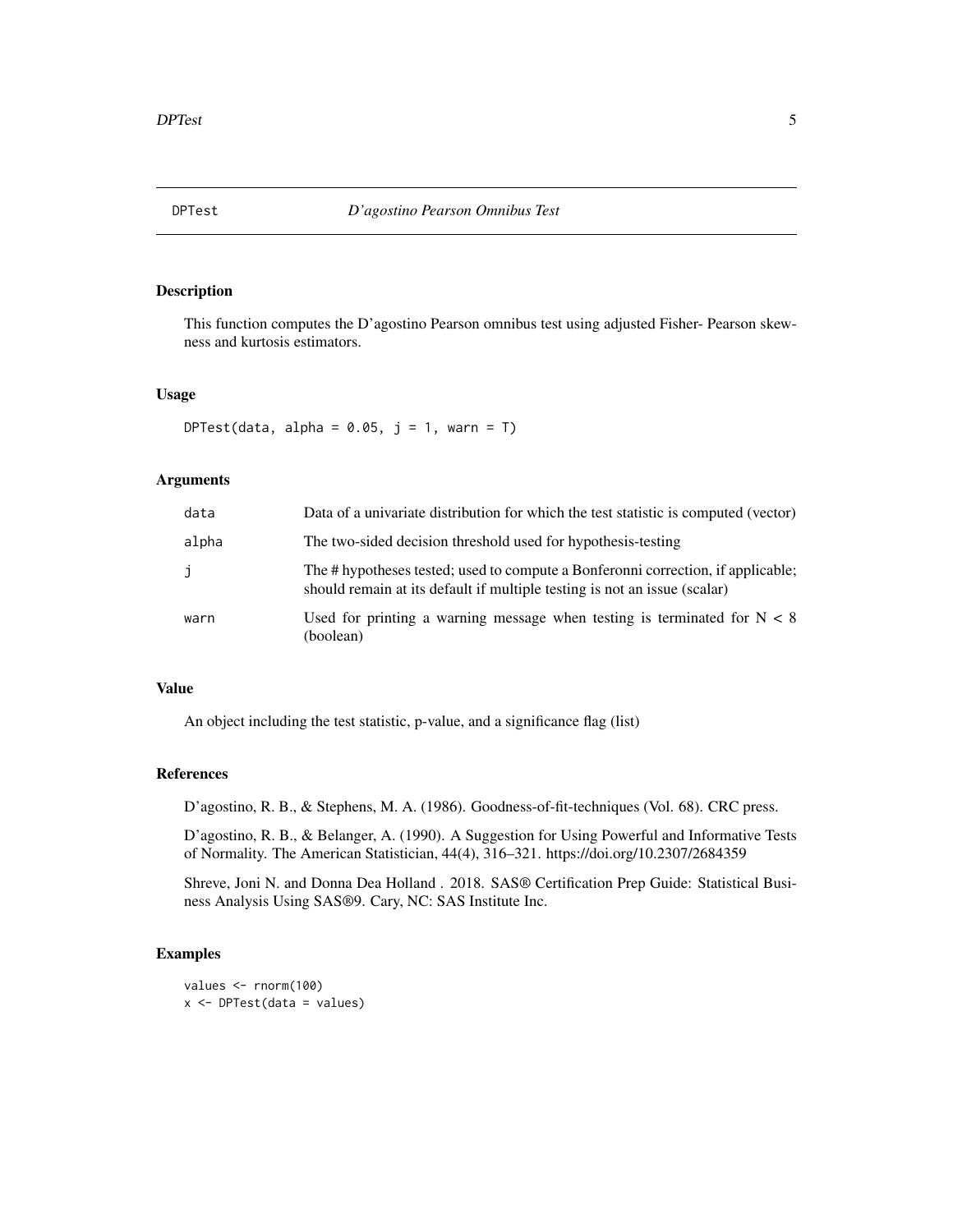This function imputes minimum values per the recommendations of Osborne (2002) and subsequently transforms the data using the reciprocal.

#### Usage

```
inverseXform(sample)
```
#### Arguments

sample The input data (vector)

#### Value

The reciprocal-transformed data (vector)

# References

Osborne, J. W. (2002). Notes on the use of data transformations. Practical Assessment, Research and Evaluation, 9(1), 42-50.

Osborne, J. W. (2002). The Effects of Minimum Values on Data Transformations. Retrieved from https://files.eric.ed.gov/fulltext/ED463313.pdf

#### Examples

```
values <- rnorm(100)
x <- inverseXform(values)
```
JBTest *Jarque-Bera Test*

# Description

This function performs the Jarque-Bera test for normality using adjusted Fisher- Pearson skewness and kurtosis coefficients.

## Usage

```
JBTest(data, alpha = 0.05, j = 1, N_Sample = 10000, warn = T)
```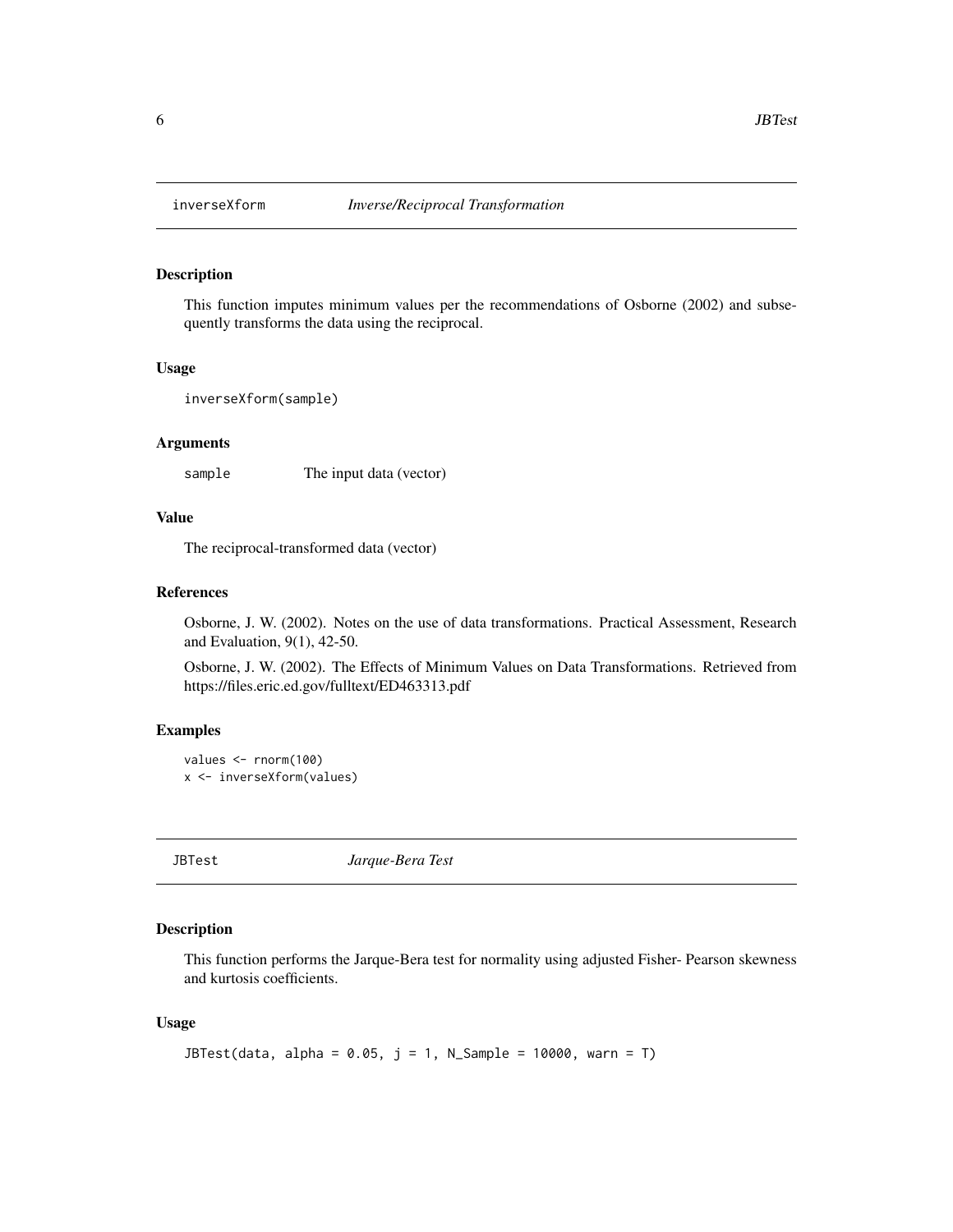#### <span id="page-6-0"></span>KSLTest 7

#### **Arguments**

| data     | Data of a univariate distribution for which the test statistic is computed (vector)                                                                           |
|----------|---------------------------------------------------------------------------------------------------------------------------------------------------------------|
| alpha    | The two-sided decision threshold used for hypothesis-testing                                                                                                  |
| j        | The # hypotheses tested; used to compute a Bonferonni correction, if applicable;<br>should remain at its default if multiple testing is not an issue (scalar) |
| N_Sample | The # samples used to generate the bootstrapped sampling distribution, in cases<br>when $N < 2000$ (scalar)                                                   |
| warn     | Used for printing a warning message when boostrapping is performed for sample-<br>sizes $\lt$ 2000 or when testing is terminated for N $\lt$ 4 (boolean)      |

# Details

Large samples  $(N \ge 2000)$  use p-values obtained with reference to the chi-square distribution, whereas smaller samples output p-values obtained via bootstrapping. When  $N < 4$ , testing is terminated.

#### Value

An object including the test statistic, p-value, and a significance flag (list)

#### References

Jarque, C. M. and Bera, A. K. (1980). Efficient test for normality, homoscedasticity and serial independence of residuals. Economic Letters, 6(3), pp. 255-259.

Shreve, Joni N. and Donna Dea Holland . 2018. SAS® Certification Prep Guide: Statistical Business Analysis Using SAS®9. Cary, NC: SAS Institute Inc.

# Examples

```
values <- rnorm(100)
x <- JBTest(data = values)
```
KSLTest *Kolmogorov-Smirnov-Lilliefors Test*

#### Description

This function computes the Lilliefors variant of the one-sample Kolmogorov-Smirnov test.

## Usage

```
KSLTest(data, alpha = 0.05, j = 1, warn = T)
```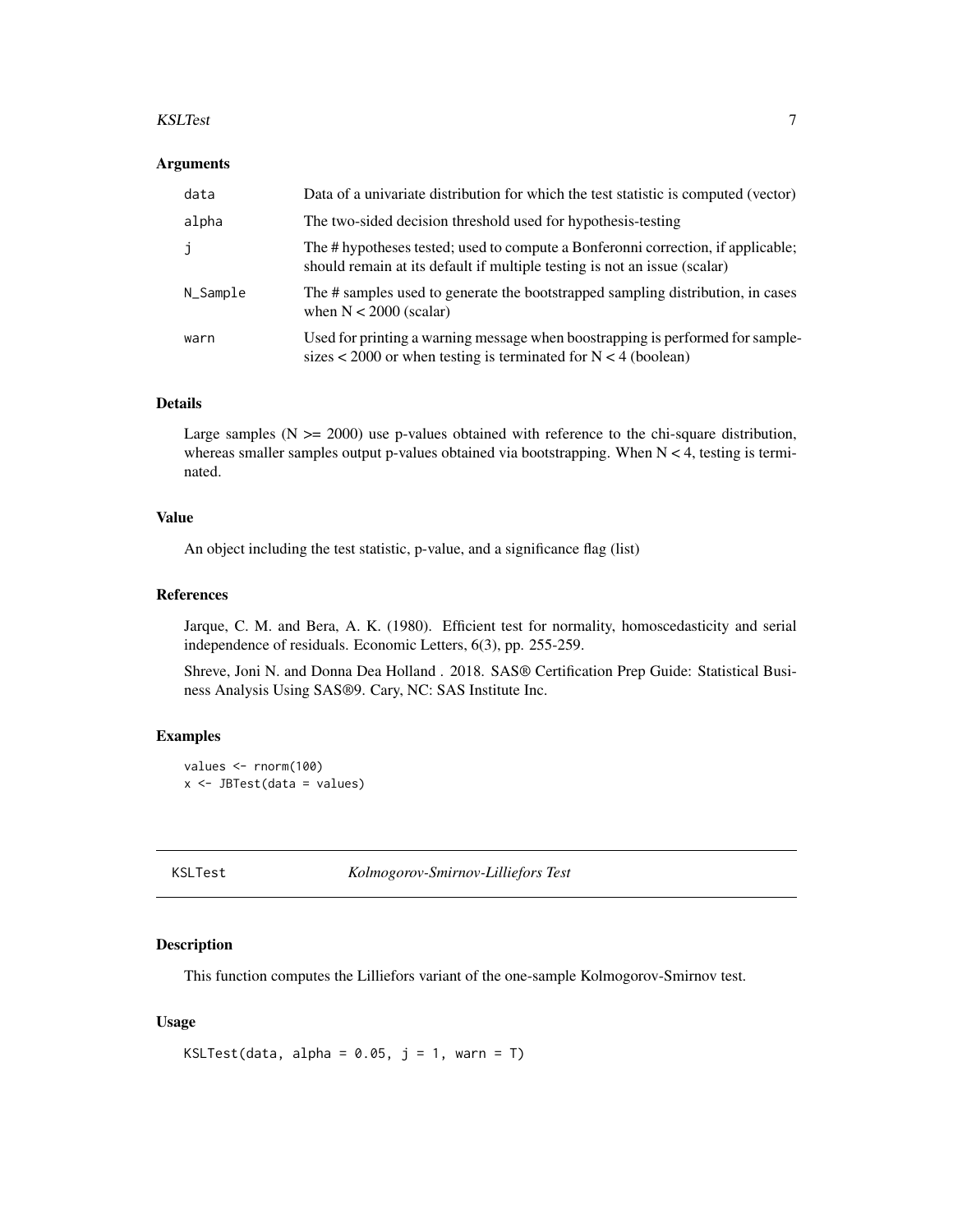#### <span id="page-7-0"></span>**Arguments**

| data  | The data of a univariate distribution for which the test statistic is computed (vec-<br>tor)                                                                  |
|-------|---------------------------------------------------------------------------------------------------------------------------------------------------------------|
| alpha | The two-sided decision threshold used for hypothesis-testing (scalar)                                                                                         |
| j     | The # hypotheses tested; used to compute a Bonferonni correction, if applicable;<br>should remain at its default if multiple testing is not an issue (scalar) |
| warn  | Used for printing a warning message when negative values are imputed to 0.0<br>(boolean)                                                                      |

# Details

Molin & Abdi's (1998) algorithmic approximation of p-values is used for hypothesis-testing. Note that this algorithm requires the imputation of 0.0 for negative output when p-values would otherwise be low in value (< 0.001) using other methods. A similar issue with extremely large values requires the imputation of 1.0 for values larger than 1.0 when  $p > .99$ .

#### Value

An object including the test statistic, p-value, and a significance flag (list)

# References

Lilliefors, H.W. (1967). On the Kolmogorov-Smirnov Test for Normality with Mean and Variance Unknown. Journal of the American Statistical Association, 62, 399-402.

Molin, P., & Abdi, H. (1998). New Tables and numerical approximation for the KolmogorovSmirnov/Lillierfors/Van Soest test of normality.

# Examples

```
values <- rnorm(100)
x <- KSLTest(data = values)
```
kurtCoeff *Adjusted Fisher-Pearson Excess Sample Kurtosis*

#### Description

Adjusted Fisher-Pearson Excess Sample Kurtosis

#### Usage

```
kurtCoeff(data, sd)
```
# Arguments

| data | The data for which kurtosis is computed (vector)                     |
|------|----------------------------------------------------------------------|
| sd   | The population standard deviation, used to compute kurtosis (scalar) |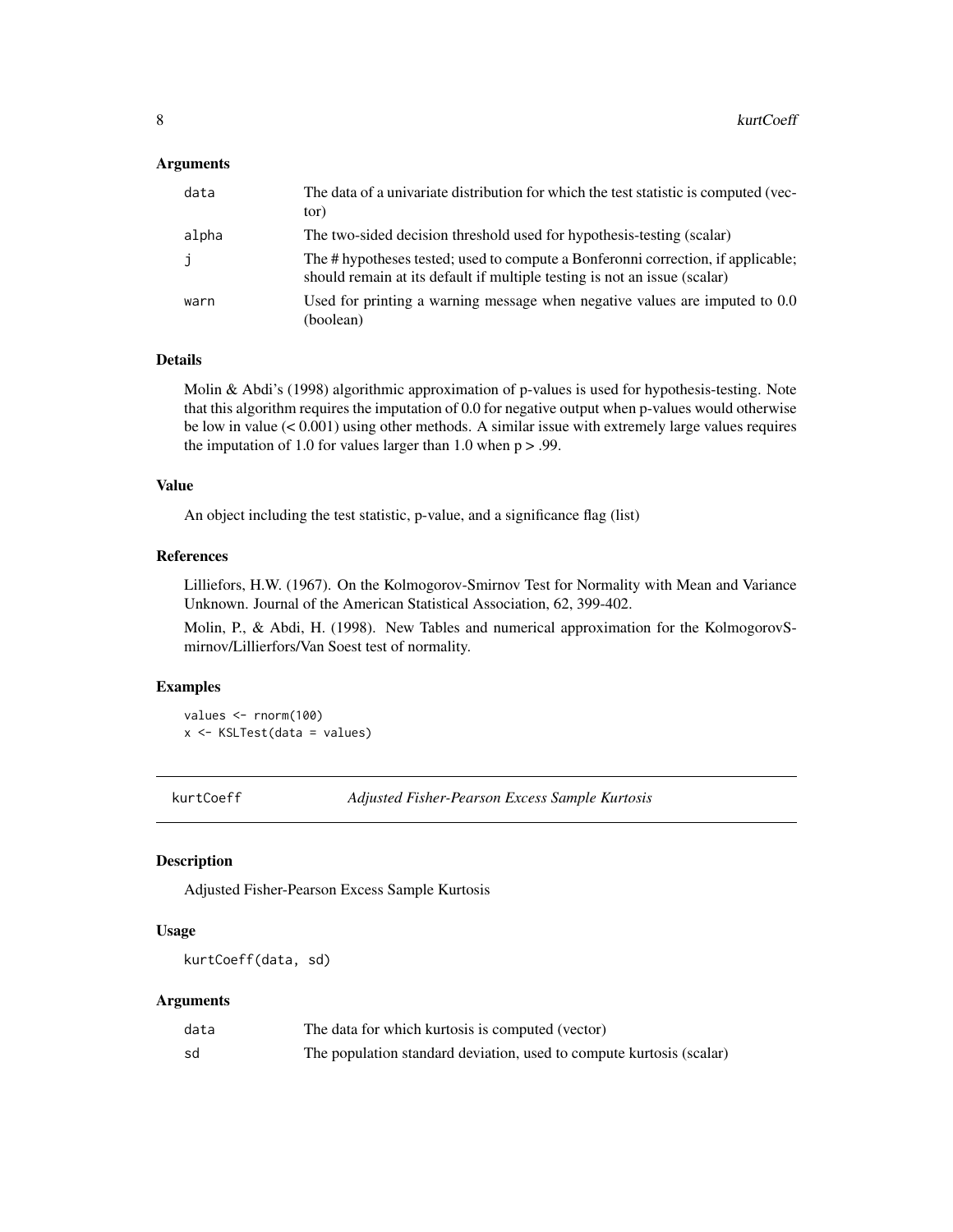# <span id="page-8-0"></span>logitXform 9

# Value

The kurtosis value (scalar)

#### References

Shreve, Joni N. and Donna Dea Holland . 2018. SAS® Certification Prep Guide: Statistical Business Analysis Using SAS®9. Cary, NC: SAS Institute Inc.

#### Examples

```
values <- rnorm(100)
x \le kurtCoeff(data = values, sd = sd(values))
```
logitXform *Logit/Log-Odds Transformation*

#### Description

This function transforms data via the logit/log-odds transformation.

# Usage

```
logitXform(sample, divisor = 2)
```
#### Arguments

| sample  | The input data (vector, matrix, or dataframe)                                    |
|---------|----------------------------------------------------------------------------------|
| divisor | Number used to modify epsilon enroute to the empirical logit, in cases of output |
|         | consisting of a single distinct value (scalar)                                   |

# Details

Initially, features of the input data are extracted and used to determine an initial transformation to perform.

All forms of data representing an underlying discrete scale are converted to proportions of the total sample size, if needed. In these cases, values should be stored such that elements are in absolute frequency, relative frequency, or percentage form.

For non-count data, variables are shifted and bounded at [0,1] in a manner analogous to the potential transformations of the scale performed by arcsineXform() prior to the arcine, although transformed values are not expected to outperform more suitable transformations.

Then, the empirical logit transformation is applied to avoid zeroes or ones, and the data are transformed by taking the log-odds/logit of each value.

#### Value

The logit-transformed data (vector)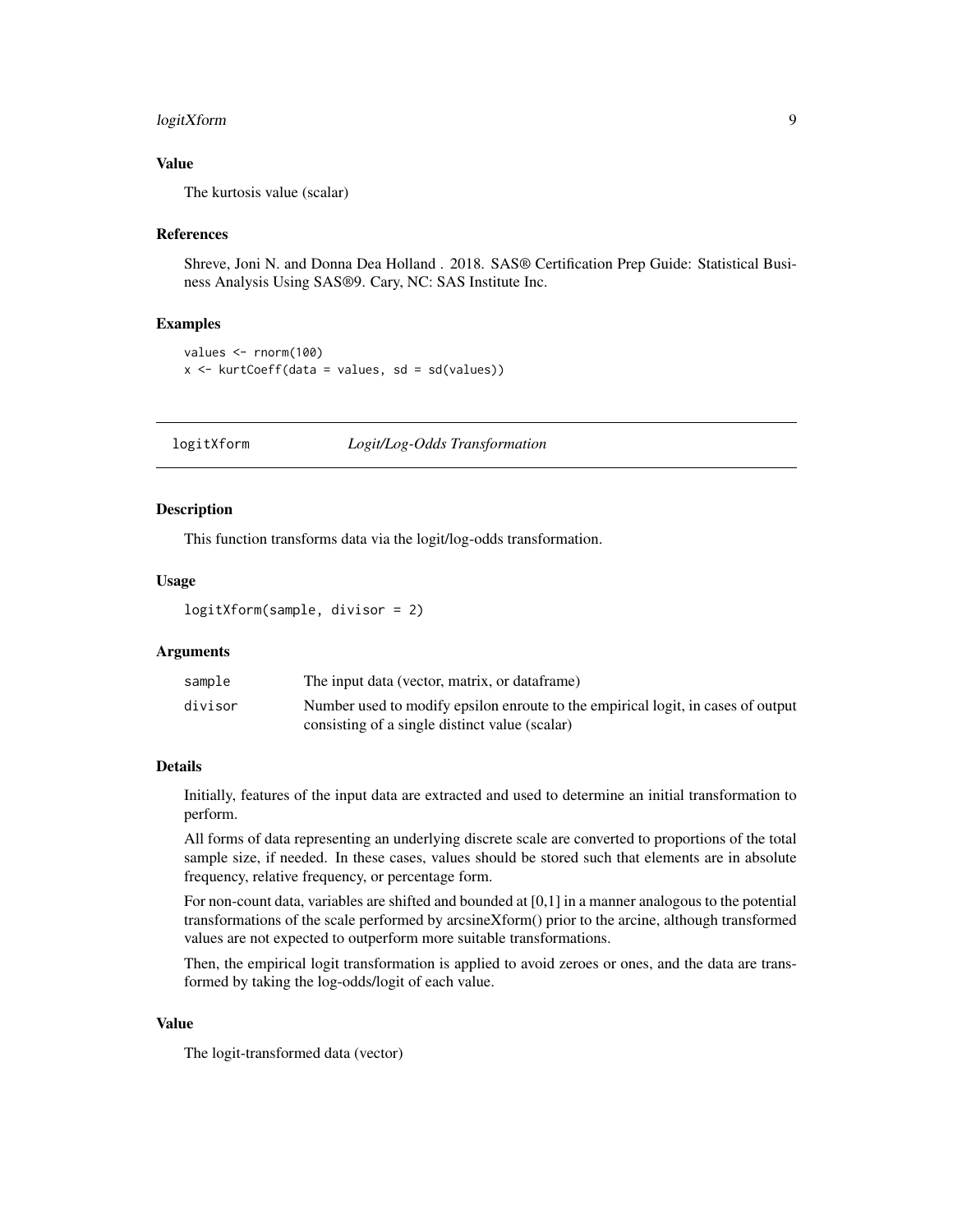#### References

Stevens, S., Valderas, J. M., Doran, T., Perera, R., & Kontopantelis, E. (2016). Analysing indicators of performance, satisfaction, or safety using empirical logit transformation. bmj, 352.

Osborne, J. W. (2002). Notes on the use of data transformations. Practical Assessment, Research and Evaluation, 9(1), 42-50.

Osborne, J. W. (2002). The Effects of Minimum Values on Data Transformations. Retrieved from https://files.eric.ed.gov/fulltext/ED463313.pdf

Warton, D. I., & Hui, F. K. (2011). The arcsine is asinine: the analysis of proportions in ecology. Ecology, 92(1), 3-10.

#### Examples

```
values <- rnorm(100)
x <- logitXform(values)
```
logXform *Logarithmic Transformation*

#### Description

This function imputes minimum values per the recommendations of Osborne (2002) and subsequently transforms the data to a base-10 logarithmic scale.

#### Usage

```
logXform(sample)
```
# Arguments

sample The input data (vector)

# Value

The log-transformed data (vector)

#### **References**

Osborne, J. W. (2002). Notes on the use of data transformations. Practical Assessment, Research and Evaluation, 9(1), 42-50.

Osborne, J. W. (2002). The Effects of Minimum Values on Data Transformations. Retrieved from https://files.eric.ed.gov/fulltext/ED463313.pdf

```
values <- rnorm(100)
x <- logXform(values)
```
<span id="page-9-0"></span>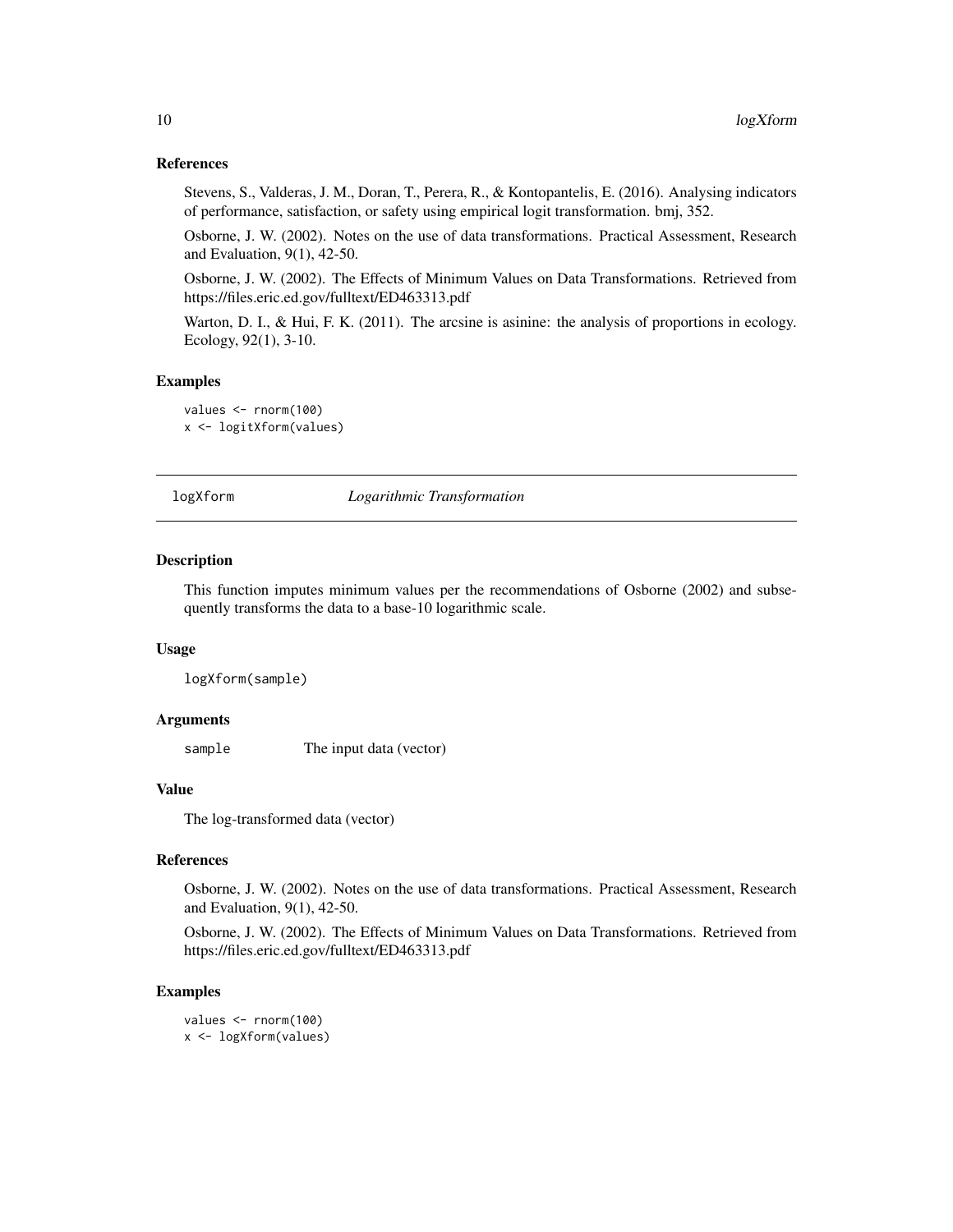<span id="page-10-0"></span>

This is a master function to call the appropriate test(s) to be used in the 'Rita' function.

# Usage

MasterTest(c, data, alpha =  $0.05$ ,  $j = 1$ )

# Arguments

| C     | Input specifying the test to run (scalar)                                                                                                                     |
|-------|---------------------------------------------------------------------------------------------------------------------------------------------------------------|
| data  | The data of a univariate distribution for which the test statistic is computed (vec-<br>tor)                                                                  |
| alpha | The two-sided decision threshold used for hypothesis-testing (scalar)                                                                                         |
| j     | The # hypotheses tested; used to compute a Bonferonni correction, if applicable;<br>should remain at its default if multiple testing is not an issue (scalar) |

### Value

An results object specific to the test designated with the 'c' argument (list)

# Examples

values <- rnorm(100)  $x \le -$  MasterTest( $c = 1$ , data = values)

MasterXform *Master Transformation Function*

# Description

This is a master function used to perform the appropriate transformation(s) within the 'Rita' function.

#### Usage

MasterXform(c, data)

# Arguments

|      | Input specifying the test to run (scalar)                                            |
|------|--------------------------------------------------------------------------------------|
| data | The data of a univariate distribution for which the test statistic is computed (vec- |
|      | tor)                                                                                 |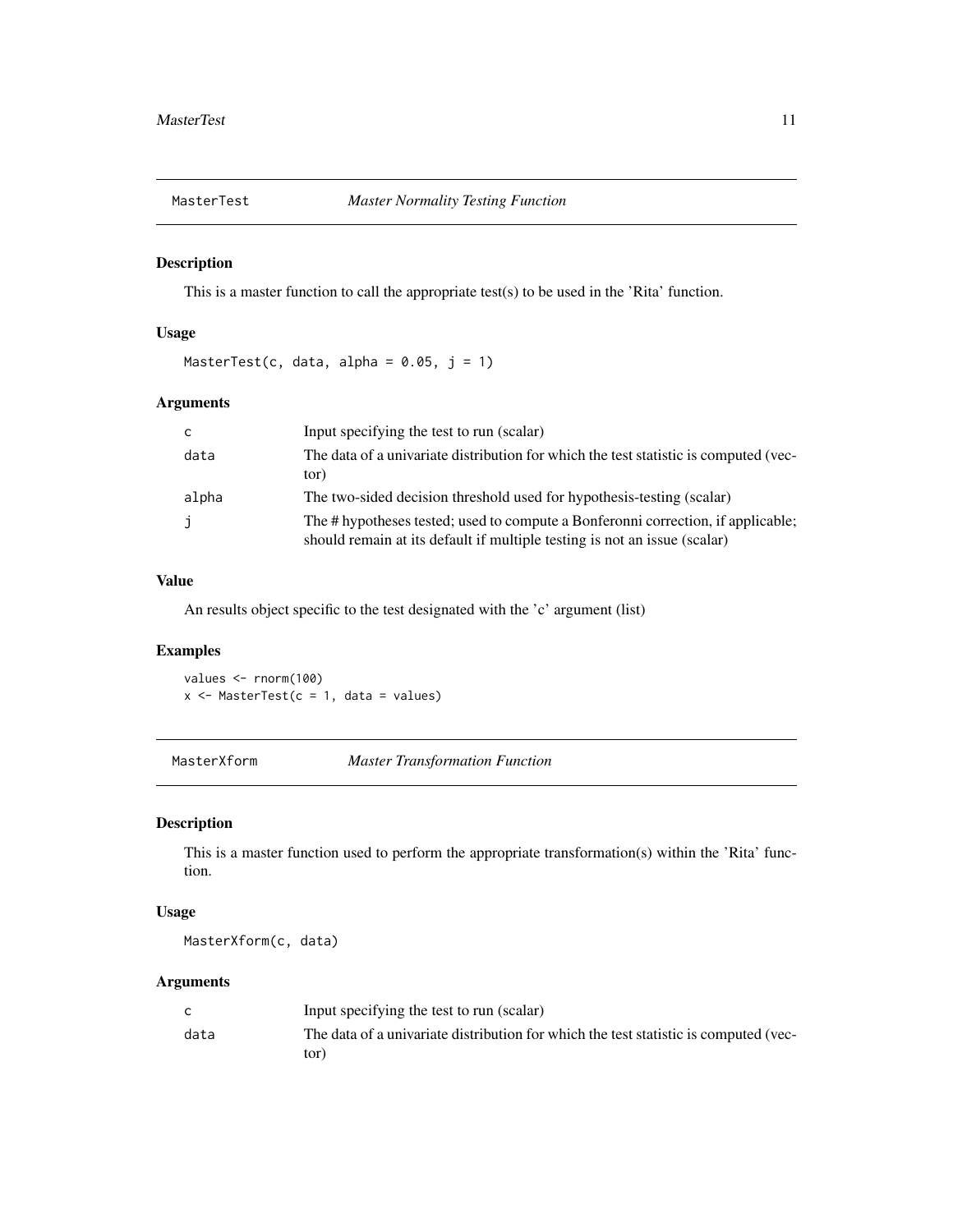# <span id="page-11-0"></span>Value

Output from the appropriate subfunction (list)

# Examples

```
values <- rnorm(100)
x <- MasterXform(c = 2, data = values)
```
popSD *Converts Sample Standard Deviations into Population Equivalents*

# Description

This function converts a sample standard deviation (SD) input into the population equivalent. This code is vectorized to convert several sample standard deviations for univariate distributions of identical sample-sizes, if desired.

#### Usage

popSD(s, n)

# Arguments

| The sample $SD(s)$ (vector)                          |
|------------------------------------------------------|
| The sample-size for each SD to be converted (vector) |

# Value

The population SD(s) (vector)

# References

Ruscio, J. (2021). Fundamentals of research design and statistical analysis. Ewing, NJ: The College of New Jersey, Psychology Department.

# Examples

values <- rnorm(100)  $x \le -p$ opSD $(s = sd(values), n = 100)$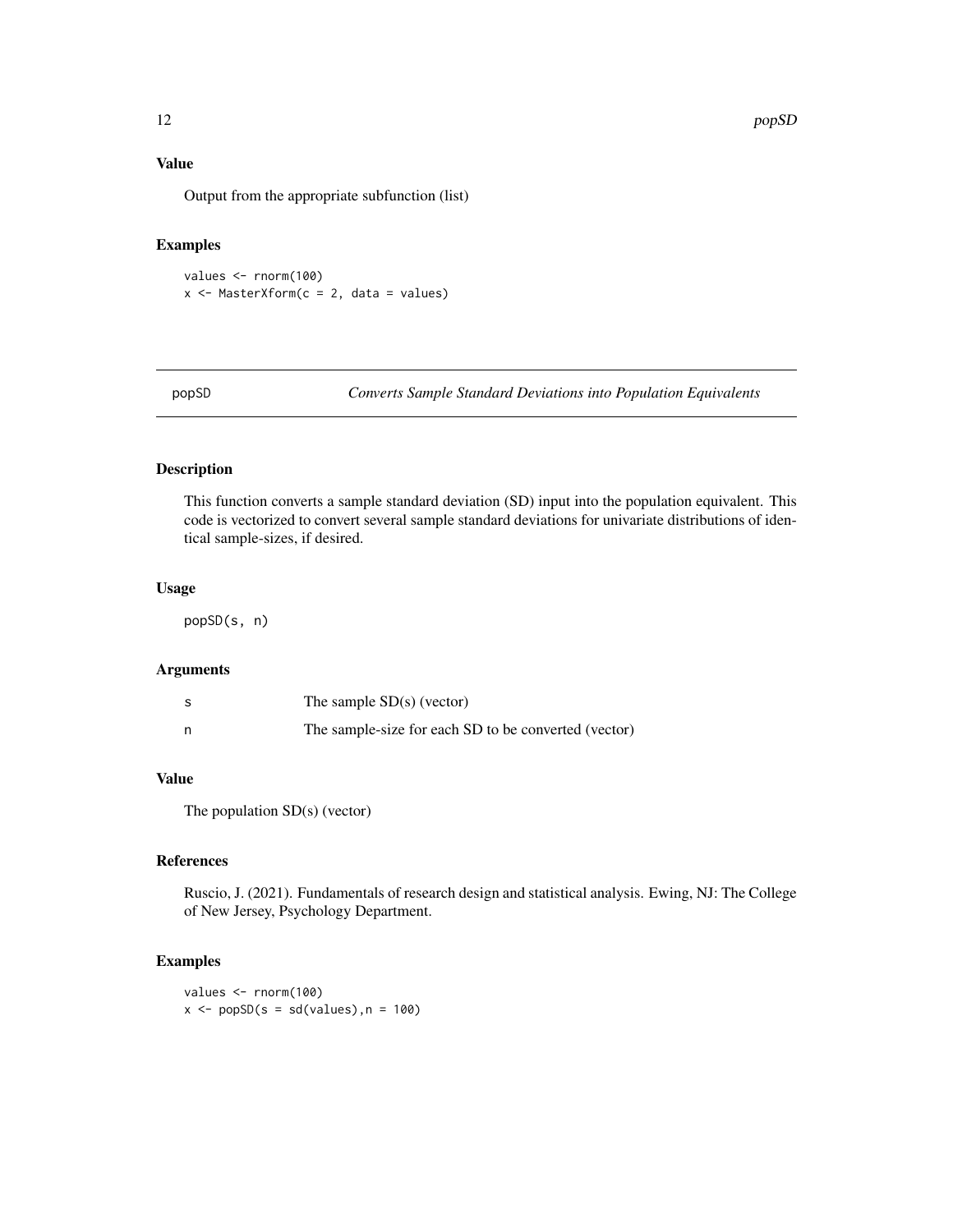<span id="page-12-0"></span>

This function transforms data via the Rankit, a member of the families of 'rank-based normalization methods' and 'empirical normal quantile transformations' employed in both the social sciences and quantitative genetics.

#### Usage

rankitXform(sample)

#### Arguments

sample The input data (vector)

#### Value

The Rankit-transformed data (vector)

#### References

Soloman, S. R., & Sawilowsky, S. S. (2009). Impact of rank-based normalizing transformations on the accuracy of test scores. Journal of Modern Applied Statistical Methods, 8(2), 9.

Peng, B., Robert, K. Y., DeHoff, K. L., & Amos, C. I. (2007, December). Normalizing a large number of quantitative traits using empirical normal quantile transformation. In BMC proceedings (Vol. 1, No. 1, p. S156). BioMed Central. doi: 10.1186/1753-6561-1-s1-s156

Bliss, C. I., Greenwood, M. L., & White, E. S. (1956). A rankit analysis of paired comparisons for measuring the effect of sprays on flavor. Biometrics, 12(4), 381-403.

#### Examples

```
values <- rnorm(100)
x <- rankitXform(values)
```
Rita *Rita*

#### Description

R Exploratory Data Analysis (REDA; pronounced "rita") summarizes an input dataset by the M, SD + 5-number summary + third and fourth moments and visualizes the data according to an algorithm or as specified by the user. In addition, Rita will provide the results of one or several normality tests. Lastly, Rita normalizes the dataset with several methods and provides visualizations of the best performing method to the user.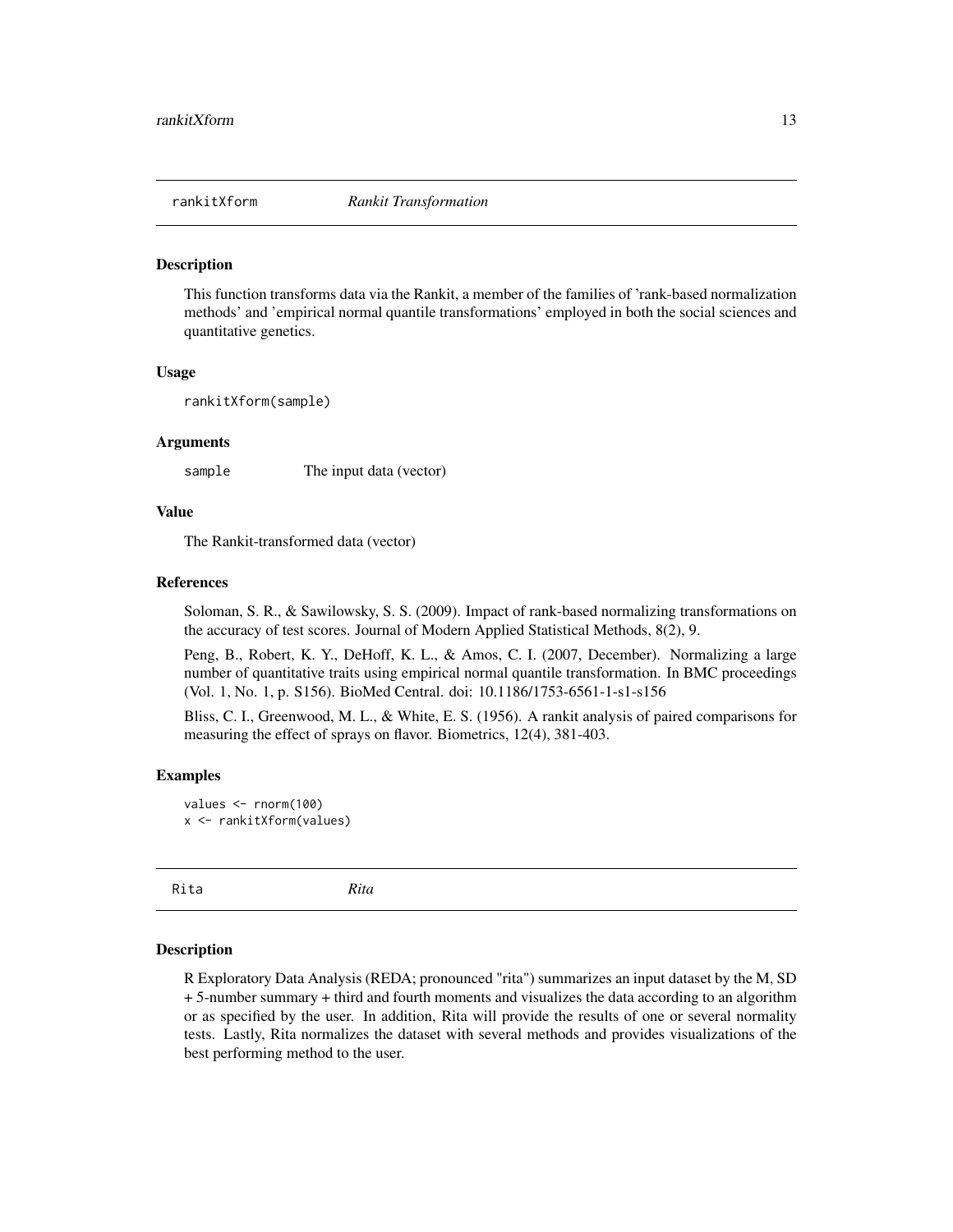# Usage

```
Rita(
  data,
  test = 1,xform = 1,alpha = 0.05,
  j = 1,autoPlot = T,
  histPlot = F,
  densPlot = F,
  stripPlot = F,
  violinPlot = F,
  xformPlot = F,
  return = T,
  seed = 10
\mathcal{L}
```
# Arguments

| Input dataset (matrix, dataframe, or vector). For a univariate distribution, sub-<br>mit a vector or a subsetted matrix or dataframe. If results for many univariate<br>distributions are desired, submit a matrix or data frame with each column repre-<br>senting a given variable if all distributions are of the same sample-size. If not, it<br>is recommended to call Rita repeatedly for each variable. |
|----------------------------------------------------------------------------------------------------------------------------------------------------------------------------------------------------------------------------------------------------------------------------------------------------------------------------------------------------------------------------------------------------------------|
| Desired normality test (scalar). By default (test $= 1$ ), Rita will present the results<br>of the Shapiro-wilk test to the user.                                                                                                                                                                                                                                                                              |
| test = 1: Shapiro-Wilk $(SW)$                                                                                                                                                                                                                                                                                                                                                                                  |
| $test = 2$ : Kolmogorov-Smirnov/Lilliefors (KSL)                                                                                                                                                                                                                                                                                                                                                               |
| test = 3: Anderson-Darling $(AD)$                                                                                                                                                                                                                                                                                                                                                                              |
| test = 4: Jarque-Bera $(JB)$                                                                                                                                                                                                                                                                                                                                                                                   |
| test = 5: D'Agostino Pearson Omnibus (DP)                                                                                                                                                                                                                                                                                                                                                                      |
| test = 6: Chi-square test (chiSq)                                                                                                                                                                                                                                                                                                                                                                              |
| test $= 7$ : Results of all tests for the best performing transformation                                                                                                                                                                                                                                                                                                                                       |
| The order of the tests printed corresponds to the order of the variables stored<br>within the input dataset.                                                                                                                                                                                                                                                                                                   |
| Desired normalization method (scalar). By default (xform $= 1$ ), Rita will assess<br>which method performs best and (a.) return the transformed data to the user, and<br>(b.) visualize the data according to the settings of the plot argument.                                                                                                                                                              |
| Please note that, per the recommendations of Osborne (2002), a constant is<br>added prior to logarithmic and inverse transformations to ensure that the mini-<br>mum value is anchored at 1, and prior to the square-root transformation to ensure<br>a left anchor of 0.                                                                                                                                      |
| Similarly, the arc-sine and logit transformations are applied after converting the<br>units, if needed, to ensure that variables are bounded between 0 and 1.                                                                                                                                                                                                                                                  |
| The "best performing" method is identified by comparing goodness-of-fit to the<br>straight line of the QQ plot for the quantiles of the data normalized by a given                                                                                                                                                                                                                                             |
|                                                                                                                                                                                                                                                                                                                                                                                                                |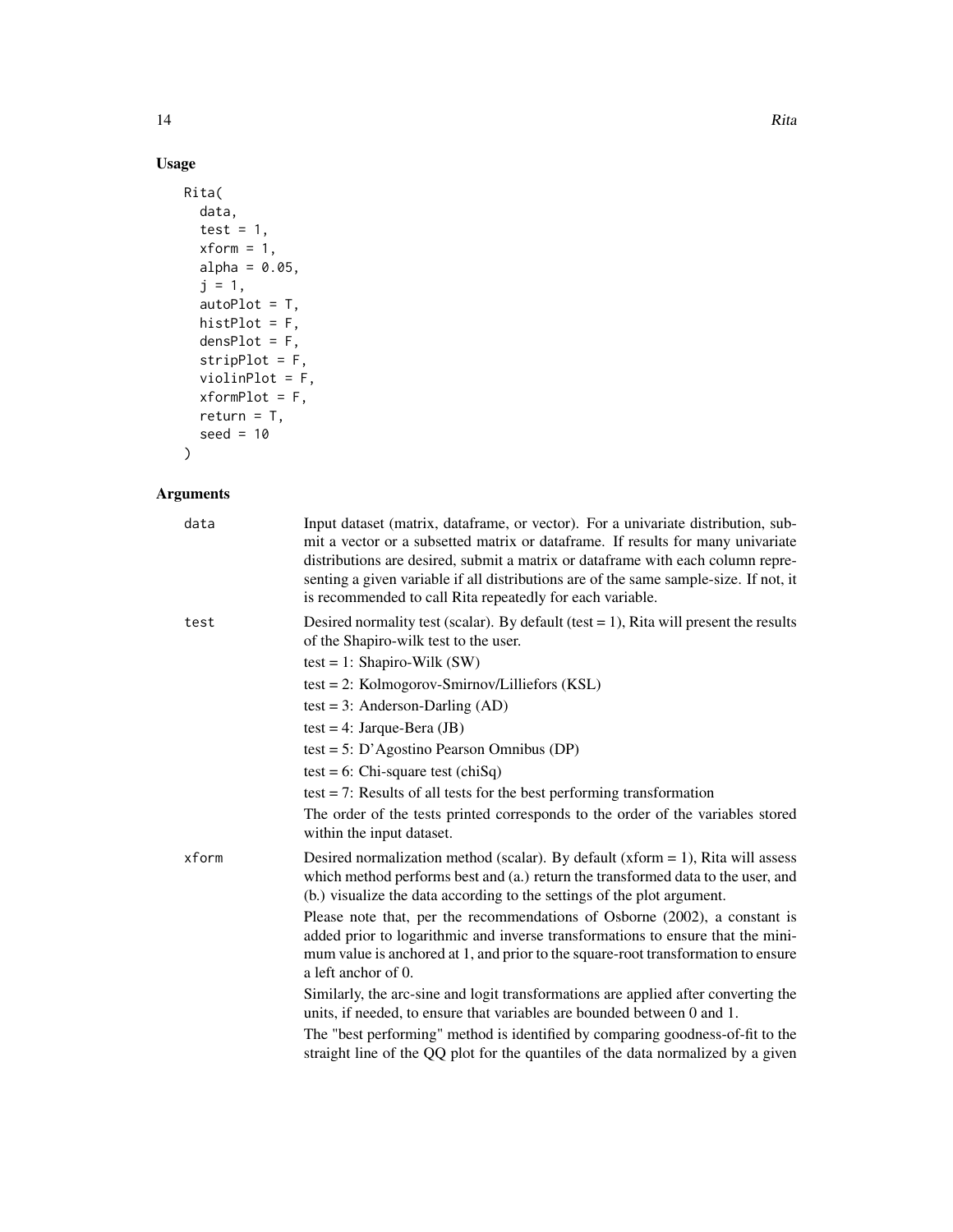|            | method and the standard normal distribution. If a tie is present between transfor-<br>mations for a variable, one of the best performing transformations is arbitrarily<br>selected.                         |
|------------|--------------------------------------------------------------------------------------------------------------------------------------------------------------------------------------------------------------|
|            | $xform = 1$ : Best performing method is presented (excluding the Rankit)                                                                                                                                     |
|            | $xform = 2$ : Logarithmic transform                                                                                                                                                                          |
|            | $xform = 3$ : Inverse/reciprocal transform                                                                                                                                                                   |
|            | $xform = 4$ : Square-root transform                                                                                                                                                                          |
|            | $xform = 5$ : Arc-sine transform                                                                                                                                                                             |
|            | $xform = 6$ : Logit transform                                                                                                                                                                                |
|            | $xform = 7$ : Rankit transform                                                                                                                                                                               |
| alpha      | The two-sided decision threshold used for normality hypothesis-testing (scalar)                                                                                                                              |
| j          | The # hypotheses tested; used to compute a Bonferonni correction, if applicable;<br>should remain at its default if multiple testing is not an issue (scalar)                                                |
| autoPlot   | Desired plotting method (boolean). By default (plot $= 1$ ), the visualization will<br>be implicitly chosen based on extracted features of the dataset.                                                      |
|            | When autoPlot $=$ F, values of additional plotting arguments are used to determine<br>the visualizations provided to the user.                                                                               |
|            | When $autoPlot = T$ :                                                                                                                                                                                        |
|            | Histograms are always generated for discrete data.                                                                                                                                                           |
|            | Density plots are always generated for continuous data.                                                                                                                                                      |
|            | Strip plots are generated when the # distinct values are $\leq$ 20 AND the # data-<br>points are $15 \le x \le 150$ .                                                                                        |
|            | Violin plots are instead generated in lieu of the strip plots created when the above<br>conditions are not met.                                                                                              |
|            | Lastly, density plots for each (transformed*) variable are generated.                                                                                                                                        |
|            | *Transformed variables correspond to the choice made by the user for the xform<br>argument or to the best-performing transformation for each variable when xform<br>$=1.$                                    |
|            | All plots are drawn in the R console and saved as plotting objects.                                                                                                                                          |
| histPlot   | Whether to generate histograms for each variable (boolean).                                                                                                                                                  |
| densPlot   | Whether to generate density plots for each variable (boolean).                                                                                                                                               |
| stripPlot  | Whether to draw strip plots for each variable (boolean).                                                                                                                                                     |
| violinPlot | Whether to draw violin plots for each variable (boolean).                                                                                                                                                    |
| xformPlot  | Whether to draw density plots for each transformed variable (boolean).                                                                                                                                       |
| return     | Whether to return the transformed variables of the best performing method (re-<br>$turn = T$ ; default), or the cleaned, untransformed variables eligible for transfor-<br>mation (return = $F$ ) (boolean). |
| seed       | Number used for reproduction of random number generator results (scalar).                                                                                                                                    |

# Details

Any rows with missing values (NAs) are removed for calculation purposes; if desired, incomplete records should be imputed or removed with subsetting prior to calling Rita. In addition, note that any columns not numeric type or coercible to numeric are excluded from analysis, as are any numeric columns with 2 distinct values or less.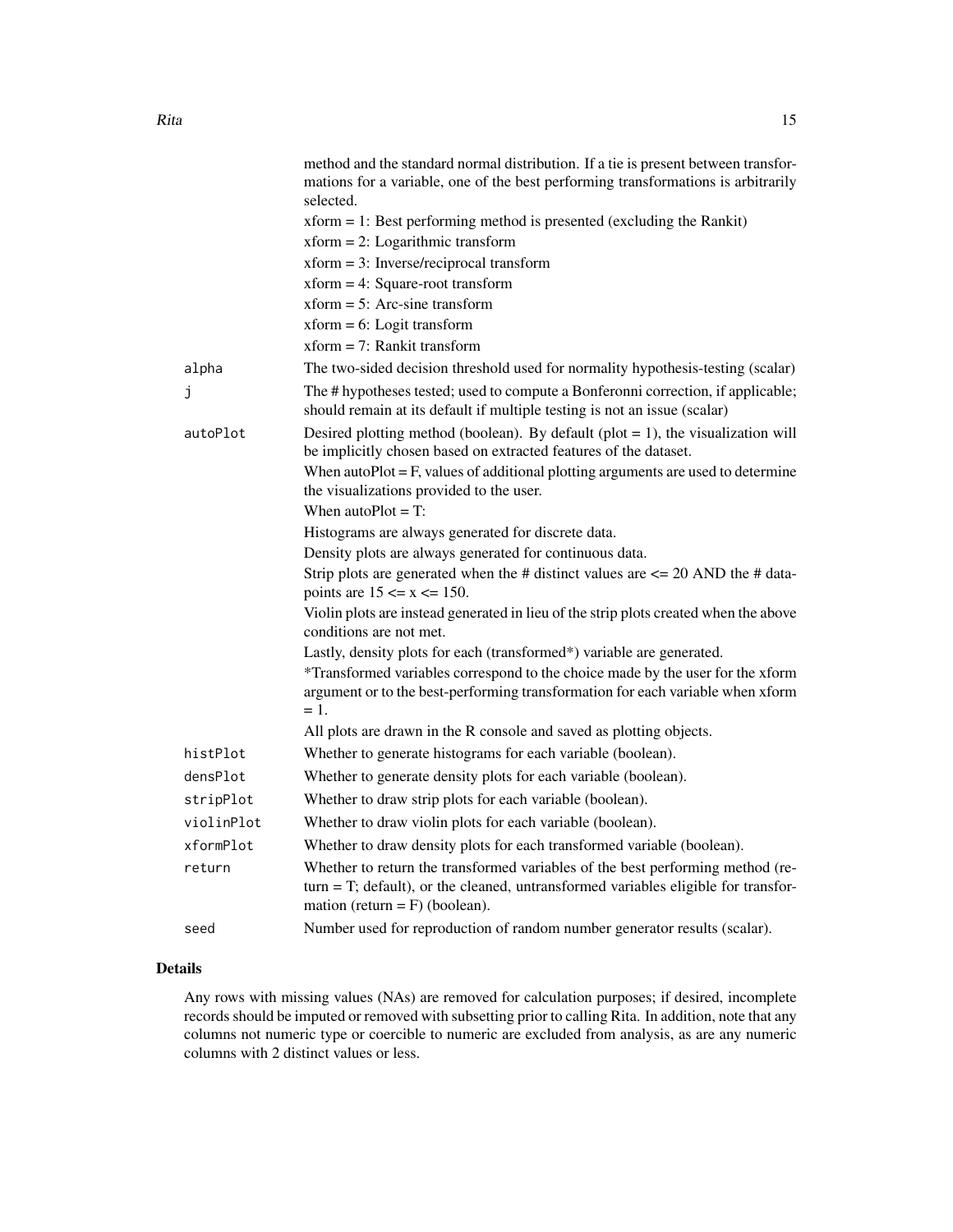# Value

An object containing the dataset of the best performing transformation for each variable and the specified plots (list)

# Examples

```
values <- rnorm(100)
x \leftarrow Rita(data = values)
```

| skewCoeff | Adjusted Fisher-Pearson Skewness Coefficient with Sample-size Cor- |
|-----------|--------------------------------------------------------------------|
|           | rection Factor                                                     |

# Description

Adjusted Fisher-Pearson Skewness Coefficient with Sample-size Correction Factor

#### Usage

skewCoeff(data, sd)

# Arguments

| data | The data for which skewness is computed (vector)                     |
|------|----------------------------------------------------------------------|
| sd   | The population standard deviation, used to compute skewness (scalar) |

# Value

The skewness value (scalar)

# References

Shreve, Joni N. and Donna Dea Holland . 2018. SAS® Certification Prep Guide: Statistical Business Analysis Using SAS®9. Cary, NC: SAS Institute Inc.

```
values <- rnorm(100)
x <- skewCoeff(data = values,sd = sd(values))
```
<span id="page-15-0"></span>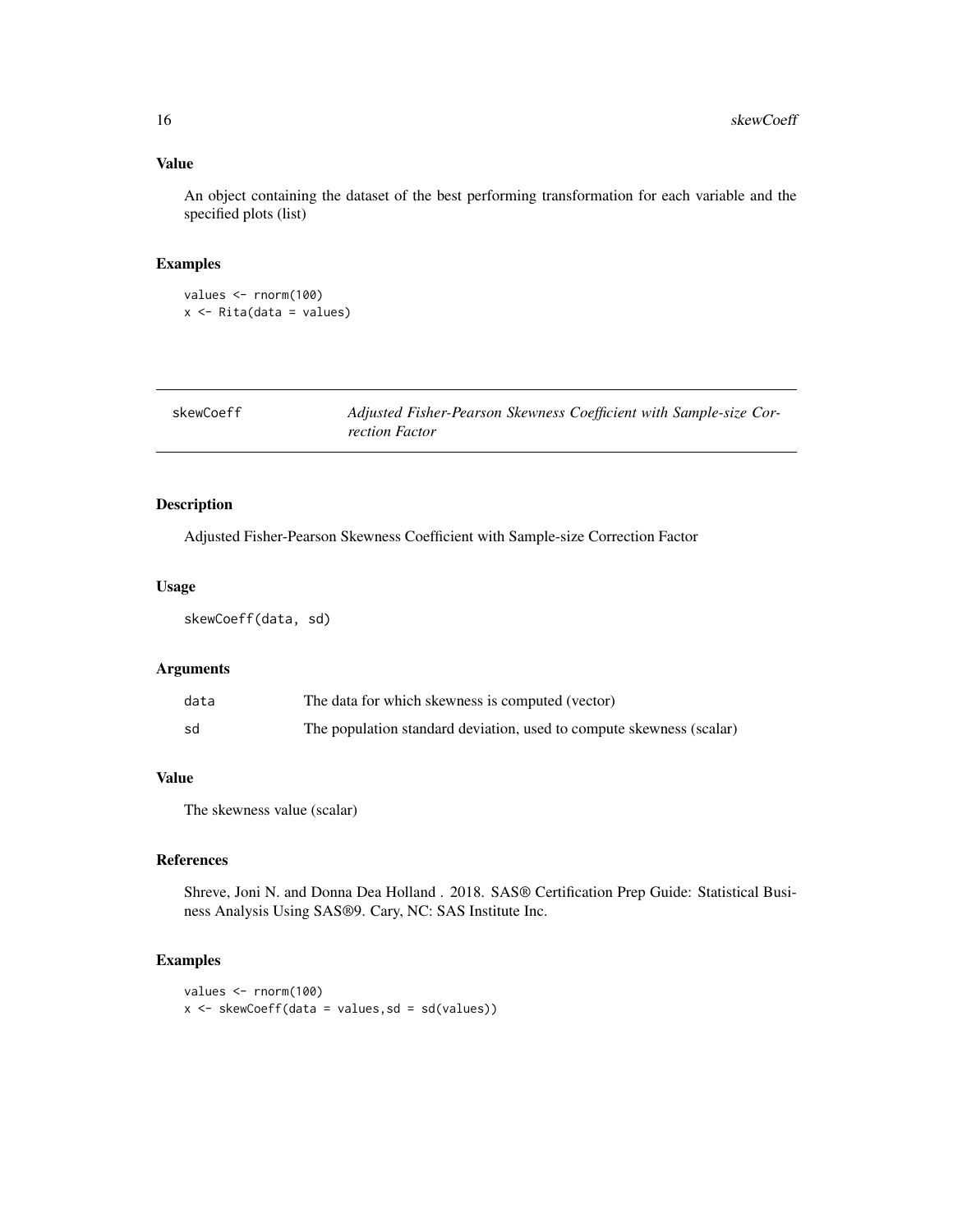<span id="page-16-0"></span>

This function left anchors the minimum value to 0 per the recommendations of Osborne (2002) and subsequently transforms the data by taking the square-root of each value.

#### Usage

```
squareXform(sample)
```
# Arguments

sample The input data (vector)

# Value

The square-transformed data (vector)

#### References

Osborne, J. W. (2002). Notes on the use of data transformations. Practical Assessment, Research and Evaluation, 9(1), 42-50.

Osborne, J. W. (2002). The Effects of Minimum Values on Data Transformations. Retrieved from https://files.eric.ed.gov/fulltext/ED463313.pdf

# Examples

```
values <- rnorm(100)
x <- squareXform(values)
```
SWTest *Shapiro-Wilk Test*

#### Description

This function is a wrapper for shapiro.test() from the stats package. Options added include an ability to toggle a Bonferonni correction for significance, a corresponding significance flag, and reorganized output to facilitate integration with the Rita package.

# Usage

```
SWTest(data, alpha = 0.05, j = 1, warn = T)
```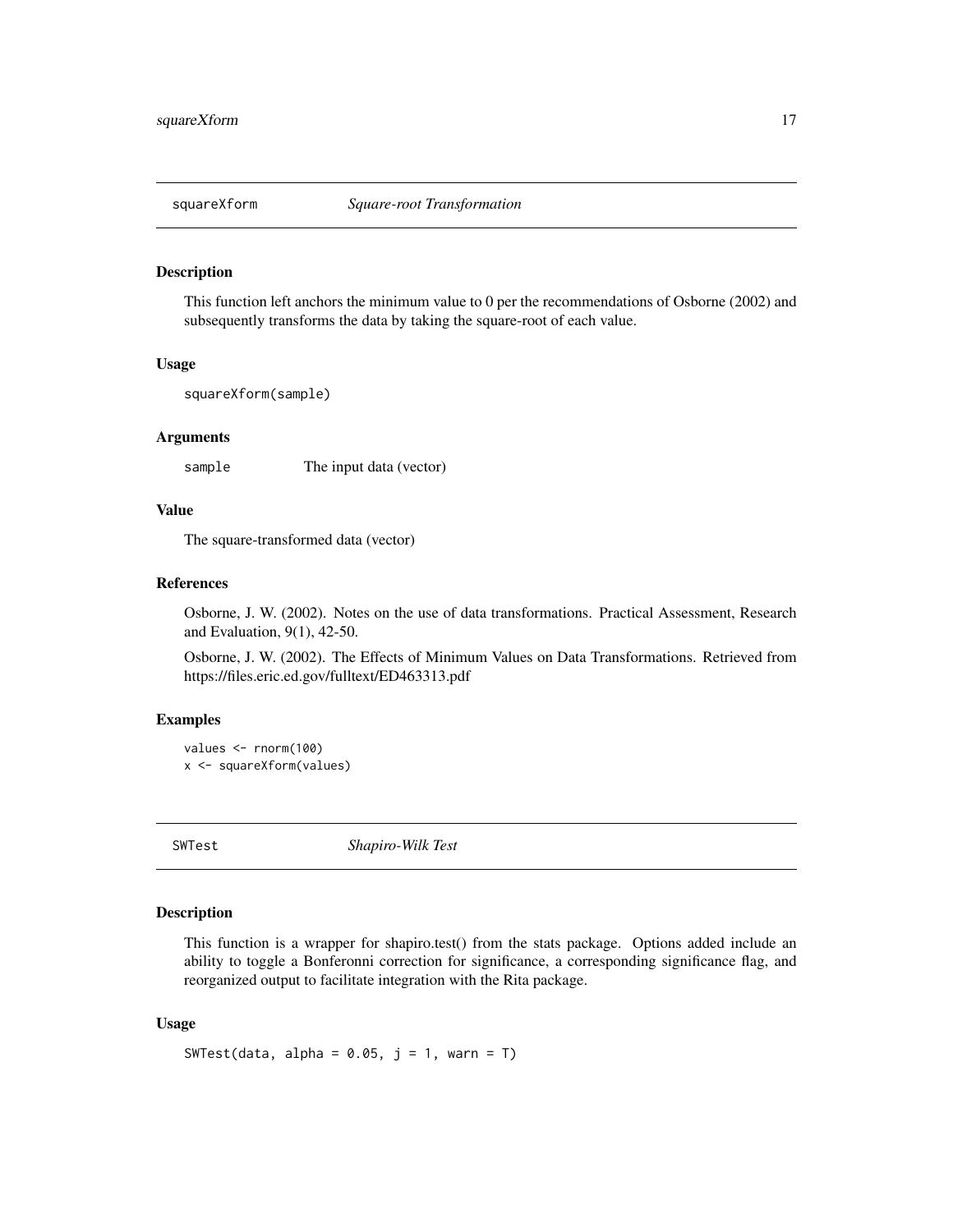#### Arguments

| data         | Data of a univariate distribution for which the test statistic is computed (vector)                                                                           |
|--------------|---------------------------------------------------------------------------------------------------------------------------------------------------------------|
| alpha        | The two-sided decision threshold used for hypothesis-testing                                                                                                  |
| $\mathbf{J}$ | The # hypotheses tested; used to compute a Bonferonni correction, if applicable;<br>should remain at its default if multiple testing is not an issue (scalar) |
| warn         | Used for printing a warning message when resampling is performed on sample-<br>sizes > 5000 or when testing is terminated for $N < 3$ (boolean)               |

# Details

Note that when the sample-size of the input vector is > 5000, resampling with replacement is used to proceed with hypothesis-testing with a vector of 5000 elements. When N < 3, testing is terminated.

# Value

An object including the test statistic, p-value, and a significance flag (list)

# References

Patrick Royston (1982). An extension of Shapiro and Wilk's W test for normality to large samples. Applied Statistics, 31, 115–124. 10.2307/2347973

Patrick Royston (1982). Algorithm AS 181: The W test for Normality. Applied Statistics, 31, 176–180. 10.2307/2347986

Patrick Royston (1995). Remark AS R94: A remark on Algorithm AS 181: The W test for normality. Applied Statistics, 44, 547–551. 10.2307/2986146

```
values <- rnorm(100)
x <- SWTest(data = values)
```